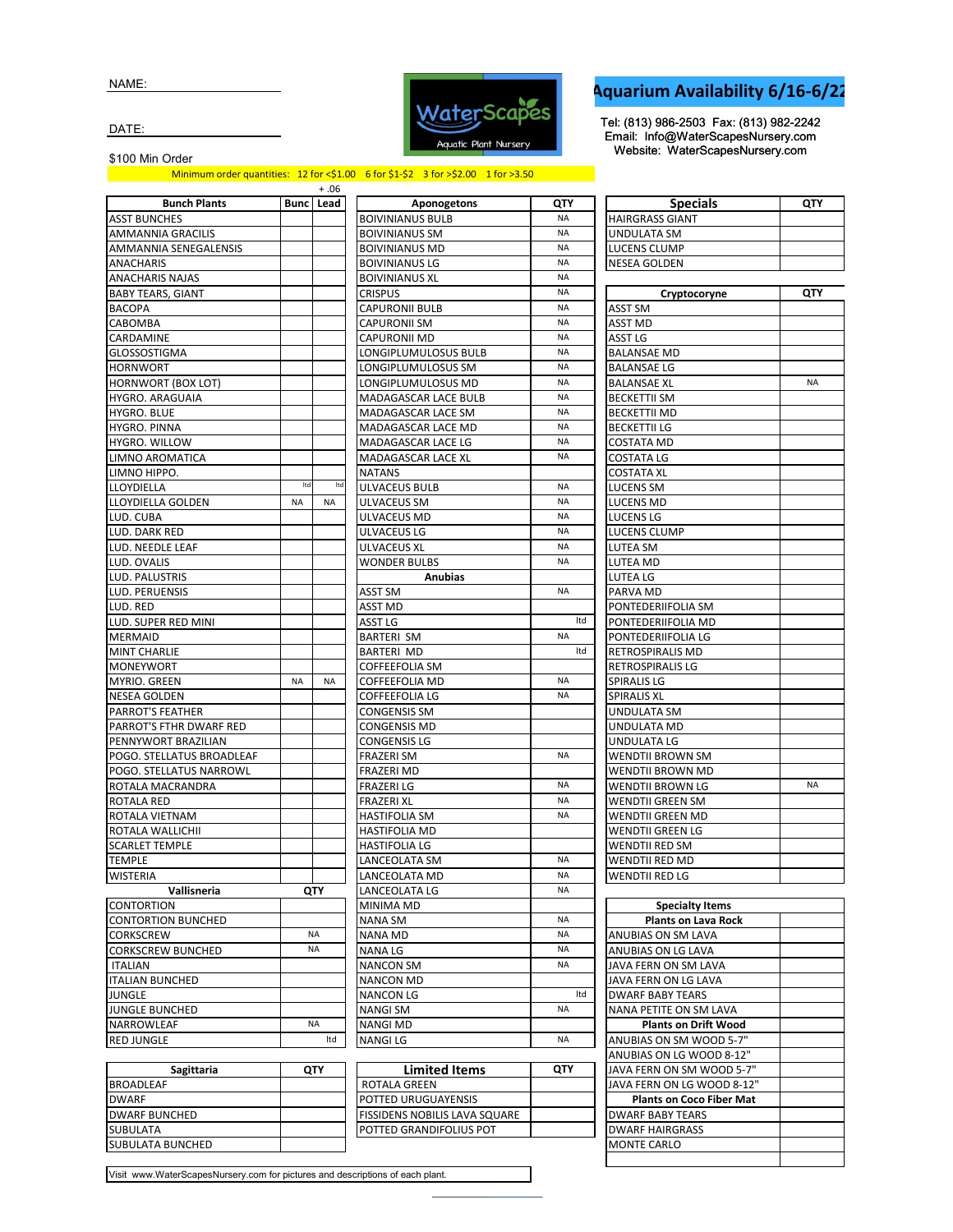

## **Aquarium Availability**

NAME:

| Swords                  | QTY       | <b>Floating/Portion</b>          |
|-------------------------|-----------|----------------------------------|
| <b>ASST SWORDS MD</b>   |           | AZOLLA 1/4 LB                    |
| ASST SWORDS LG          |           | AZOLLA 1/2 LB                    |
| ASST SWORDS XL          |           | AZOLLA 1LB                       |
| AMAZON SM               |           | <b>AZOLLA PORTION</b>            |
| AMAZON MD               |           | <b>BABY TEARS GIANT POR</b>      |
| AMAZON LG               |           | DUCKWEED 1/4 LB                  |
| AMAZON XL               |           | DUCKWEED 1/2 LB                  |
| AMAZON XXL              | <b>NA</b> | <b>DUCKWEED 1LB</b>              |
| ALTLANDSBERG MD         |           | DUCKWEED PORTION                 |
| ALTLANDSBERG LG         |           | <b>GLOSSOSTIGMA PORTIC</b>       |
| ALTLANDSBERG XL         |           | MONTE CARLO PORTION              |
| CHAIN SWORD BROAD LEAF  |           | PEARL WEED PORTION               |
| CHAIN SWORD NARROW LEAF |           | PENNYWORT 'JAPAN' PO             |
| <b>GRANDIFOLIUS MD</b>  |           | RED ROOT FLOATER 1/4             |
| <b>GRANDIFOLIUS LG</b>  |           | RED ROOT FLOATER 1/2             |
| GRANDIFOLIUS XL         |           | RED ROOT FLOATER 1LB             |
| KLEINER BAR MD          |           | RED ROOT FLOATER POP             |
| KLEINER BAR LG          |           | SALVINIA 1/4LB                   |
| MELON SM                | <b>NA</b> | SALVINIA 1/2LB                   |
| MELON MD                |           | SALVINIA 1LB                     |
| <b>MELON LG</b>         | <b>NA</b> | SALVINIA PORTION                 |
| ORIENTAL MD             |           | <b>MOSS</b>                      |
| ORIENTAL LG             |           | CHRISTMAS MOSS 1/4LE             |
| <b>ORIENTAL XL</b>      | <b>NA</b> | CHRISTMAS MOSS 1/2LE             |
| <b>OZELOT GREEN MD</b>  |           | CHRISTMAS MOSS 1LB               |
| OZELOT GREEN LG         |           | <b>CHRISTMAS MOSS PORT</b>       |
| OZELOT GREEN XL         | <b>NA</b> | JAVA MOSS 1/4 LB                 |
| OZELOT RED MD           |           | JAVA MOSS 1/2 LB                 |
| OZELOT RED LG           |           | JAVA MOSS 1LB                    |
| OZELOT RED XL           | <b>NA</b> | JAVA MOSS PORTION                |
| RADICAN SM              |           | <b>FISSIDENS NOBILIS MAT</b>     |
| RADICAN MD              |           | Fern Like                        |
| RADICAN LG              |           | <b>BOLBITIS BROADLEAF M</b>      |
| RADICAN XL              |           | <b>BOLBITIS BROADLEAF LO</b>     |
| RADICAN MARBLE QUEEN MD |           | JAVA FERN MD                     |
| RADICAN MARBLE QUEEN LG |           | JAVA FERN LG                     |
| RADICAN MARBLE QUEEN XL |           | JAVA FERN XL                     |
| RED FLAME MD            |           | JAVA FERN MAT MD                 |
| RED FLAME LG            |           | JAVA FERN MAT LG                 |
| RED MELON SM            | <b>NA</b> | JAVA FERN 1/2 MAT MD             |
| <b>RED MELON MD</b>     | <b>NA</b> | JAVA FERN 1/2 MAT LG             |
| <b>RED MELON LG</b>     | <b>NA</b> | JAVA FERN NARROW LE.             |
| <b>RED RUBIN SM</b>     | <b>NA</b> | JAVA FERN NARROW LE.             |
| <b>RED RUBIN LG</b>     |           | JAVA FERN TRIDENT SM             |
| ROSE MD                 |           | JAVA FERN TRIDENT LG             |
| ROSE LG                 | <b>NA</b> | JAVA FERN WINDELOV"              |
| ROSE XL                 | ΝA        | WATER SPRITE INDIAN S            |
| ROSETTE SM              |           | WATER SPRITE INDIAN N            |
| ROSETTE MD              |           | WATER SPRITE INDIAN L            |
| ROSETTE LG              |           | WATER SPRITE INDIAN >            |
| RUFFLE MD               | <b>NA</b> | WATER SPRITE LACE SM             |
| RUFFLE LG               |           | WATER SPRITE LACE MD             |
| SPARKLE MD              |           | WATER SPRITE LACE LG             |
| SPARKLE LG              |           | WATER SPRITE LACE XL             |
| <b>SPARKLE XL</b>       | <b>NA</b> |                                  |
| URUGUAYENSIS MD         | Itd       | <b>Bog Bare Roo</b>              |
| URUGUAYENSIS LG         | ltd       | <b>ACORUS VARIEGATED</b>         |
| <b>VESUVIUS</b>         |           | ARROWHEAD<br><b>PAMPOO CUPIV</b> |
|                         |           |                                  |

| Bog/Terrarium          | <b>Bunc</b> Lead |
|------------------------|------------------|
| IALUMINUM PLANT        |                  |
| <b>DRAGON'S TONGUE</b> |                  |
| <b>FLORIDA RUFFLE</b>  |                  |
| <b>JOSEPH'S COAT</b>   |                  |
| <b>PURPLE WAFFLE</b>   |                  |

| <b>Swords</b>           | QTY       |     | <b>Floating/Portion</b>         | QTY       | <b>Miscellaneous Plants</b>   |     |
|-------------------------|-----------|-----|---------------------------------|-----------|-------------------------------|-----|
| ASST SWORDS MD          |           |     | AZOLLA 1/4 LB                   |           | <b>CARDINAL PLANT</b>         |     |
| ASST SWORDS LG          |           |     | AZOLLA 1/2 LB                   |           | <b>FOUR LEAF CLOVER DWARF</b> |     |
| ASST SWORDS XL          |           |     | <b>AZOLLA 1LB</b>               |           | <b>HAIRGRASS</b>              |     |
| AMAZON SM               |           |     | AZOLLA PORTION                  |           | <b>HAIRGRASS DWARF</b>        |     |
| AMAZON MD               |           |     | <b>BABY TEARS GIANT PORTION</b> |           | <b>HAIRGRASS GIANT</b>        |     |
| AMAZON LG               |           |     | DUCKWEED 1/4 LB                 |           | HYGROPHILA 'COMPACT'          |     |
| AMAZON XL               |           |     | DUCKWEED 1/2 LB                 |           | JUNCUS REPENS (CREEPING RUSH) |     |
| AMAZON XXL              | <b>NA</b> |     | <b>DUCKWEED 1LB</b>             |           | LITTORELLA UNIFLORA           |     |
| ALTLANDSBERG MD         |           |     | <b>DUCKWEED PORTION</b>         |           | MICRO SWORD 6"x6" MAT         |     |
| ALTLANDSBERG LG         |           |     | <b>GLOSSOSTIGMA PORTION</b>     |           | MICRO SWORD CLUMP             |     |
| ALTLANDSBERG XL         |           |     | MONTE CARLO PORTION             |           | MICRO SWORD GIANT 4"x4" MAT   |     |
| CHAIN SWORD BROAD LEAF  |           |     | PEARL WEED PORTION              |           | MICRO SWORD GIANT CLUMP       |     |
| CHAIN SWORD NARROW LEAF |           |     | PENNYWORT 'JAPAN' PORTION       |           | MICROSWORD NARROWLEAF         |     |
| <b>GRANDIFOLIUS MD</b>  |           |     | RED ROOT FLOATER 1/4LB          |           | <b>STAUROGYNE REPENS</b>      |     |
| GRANDIFOLIUS LG         |           |     | RED ROOT FLOATER 1/2LB          |           | WATER ONION PLANT             |     |
| GRANDIFOLIUS XL         |           |     | RED ROOT FLOATER 1LB            |           | WATER ONION BULB              |     |
| KLEINER BAR MD          |           |     | RED ROOT FLOATER PORTION        |           | WATER ONION BULB 3 PK         |     |
| KLEINER BAR LG          |           |     | SALVINIA 1/4LB                  |           | Lily Like                     | QTY |
| MELON SM                | <b>NA</b> |     | SALVINIA 1/2LB                  |           | DWARF AQUARIUM LILY BULB      |     |
| MELON MD                |           |     | SALVINIA 1LB                    |           | DWARF AQUARIUM LILY SM        |     |
| MELON LG                | NA        |     | SALVINIA PORTION                |           | DWARF AQUARIUM LILY MD        |     |
| ORIENTAL MD             |           |     | <b>MOSS</b>                     | QTY       | DWARF AQUARIUM LILY LG        |     |
| ORIENTAL LG             |           |     | <b>CHRISTMAS MOSS 1/4LB</b>     |           | DWARF AQUARIUM LILY PK        |     |
| <b>ORIENTAL XL</b>      | <b>NA</b> |     | CHRISTMAS MOSS 1/2LB            |           | <b>TIGER LOTUS BULBS</b>      |     |
| OZELOT GREEN MD         |           |     | <b>CHRISTMAS MOSS 1LB</b>       |           | <b>TIGER LOTUS SM</b>         |     |
| OZELOT GREEN LG         |           |     | CHRISTMAS MOSS PORTION          |           | TIGER LOTUS MD                |     |
| OZELOT GREEN XL         | <b>NA</b> |     | JAVA MOSS 1/4 LB                |           | <b>TIGER LOTUS BULB PK</b>    |     |
| OZELOT RED MD           |           |     | JAVA MOSS 1/2 LB                |           | <b>Snails and Crabs</b>       |     |
| OZELOT RED LG           |           |     | JAVA MOSS 1LB                   |           | <b>ASSORTED SNAILS</b>        |     |
| OZELOT RED XL           | NA        |     | JAVA MOSS PORTION               |           | ALBINO                        |     |
| RADICAN SM              |           |     | FISSIDENS NOBILIS MAT           |           | <b>BLUE</b>                   |     |
| RADICAN MD              |           |     | Fern Like                       | QTY       | GOLD                          |     |
| RADICAN LG              |           |     | <b>BOLBITIS BROADLEAF MD</b>    |           | <b>IVORY</b>                  |     |
| RADICAN XL              |           |     | <b>BOLBITIS BROADLEAF LG</b>    |           | JADE                          |     |
| RADICAN MARBLE QUEEN MD |           |     | JAVA FERN MD                    |           | <b>BLACK</b>                  |     |
| RADICAN MARBLE QUEEN LG |           |     | JAVA FERN LG                    |           | PURPLE-ALBINO                 |     |
| RADICAN MARBLE QUEEN XL |           |     | JAVA FERN XL                    |           | PURPLE-BLACK                  |     |
| RED FLAME MD            |           |     | JAVA FERN MAT MD                | <b>NA</b> | <b>TIGER EYE</b>              |     |
| RED FLAME LG            |           |     | JAVA FERN MAT LG                | <b>NA</b> | <b>FIDDLER CRAB</b>           |     |
| RED MELON SM            | NA        |     | JAVA FERN 1/2 MAT MD            | NA        |                               |     |
| red melon  MD           | <b>NA</b> |     | JAVA FERN 1/2 MAT LG            | <b>NA</b> | <b>Hard Goods</b>             |     |
| RED MELON LG            | NA        |     | JAVA FERN NARROW LEAF           |           | LEAD 10PK                     |     |
| RED RUBIN SM            | <b>NA</b> |     | JAVA FERN NARROW LEAF MAT       | <b>NA</b> | LEAD 25PK                     |     |
| RED RUBIN LG            |           |     | JAVA FERN TRIDENT SM            | <b>NA</b> | LEAD PIECES (QTY's OF 50)     |     |
| ROSE MD                 |           |     | JAVA FERN TRIDENT LG            | <b>NA</b> | POT-2" NET POT (MIN 50)       |     |
| rose lg                 | NA.       |     | JAVA FERN WINDELOV "LACY"       |           | ROCKWOOL (QTY's OF 50)        |     |
| ROSE XL                 | NA        |     | WATER SPRITE INDIAN SM          | NA        | 50 HOLE POT TRAY              |     |
| ROSETTE SM              |           |     | WATER SPRITE INDIAN MD          |           | 50 PLASTIC POT SLEEVES        |     |
| ROSETTE MD              |           |     | WATER SPRITE INDIAN LG          |           | CONGO WOOD SM (6-9")          |     |
| ROSETTE LG              |           |     | WATER SPRITE INDIAN XL          |           | CONGO WOOD MD (9-12")         |     |
| RUFFLE MD               | <b>NA</b> |     | WATER SPRITE LACE SM            |           | MALAYSIAN SM (5-7")           |     |
| RUFFLE LG               |           |     | WATER SPRITE LACE MD            |           | MALAYSIAN MD (8-12")          |     |
| SPARKLE MD              |           |     | WATER SPRITE LACE LG            |           | MALAYSIAN LG (12-16")         |     |
| SPARKLE LG              |           |     | WATER SPRITE LACE XL            |           | MALAYSIAN XL (16"+)           |     |
| SPARKLE XL              | <b>NA</b> |     |                                 |           | PACIFIC WOOD SM (6-10")       |     |
| URUGUAYENSIS MD         |           | Itd | <b>Bog Bare Root</b>            | QTY       | PACIFIC WOOD MD (10-14")      |     |
| URUGUAYENSIS LG         |           | Itd | <b>ACORUS VARIEGATED</b>        |           | PACIFIC WOOD LG (12-18")      |     |
| VESUVIUS                |           |     | ARROWHEAD                       |           | PACIFIC WOOD XL (18-30")      |     |
|                         |           |     | <b>BAMBOO CURLY</b>             |           | SPIDER WOOD XS (4-6")         |     |
| Bog/Terrarium           | Bunc Lead |     | <b>BAMBOO STRAIGHT</b>          |           | SPIDER WOOD SM (6-10")        |     |
| ALUMINUM PLANT          |           |     | BELLA PALM                      |           | SPIDER WOOD MD (10-14")       |     |
| DRAGON'S TONGUE         |           |     | JANET CRAIG                     |           | SPIDER WOOD LG (14-18")       |     |
| FLORIDA RUFFLE          |           |     | RED MANGROVE 12"+               |           | SPIDER WOOD XL (18-24")       |     |
| JOSEPH'S COAT           |           |     | <b>MONDO GRASS</b>              |           | SPIDER WOOD XXL (25"+)*LTD 5  |     |
| PURPLE WAFFLE           |           |     | SANDERIANA VARIEGATED           |           | TIGER WOOD LG (14-16")        |     |
|                         |           |     | <b>SWORD BRAZILIAN SM</b>       |           | TIGER WOOD XL (16-20")        |     |
|                         |           |     | SWORD BRAZILIAN MD              |           |                               |     |
|                         |           |     | SWORD BRAZILIAN LG              |           |                               |     |
|                         |           |     |                                 |           |                               |     |

| <b>Miscellaneous Plants</b>   | QTY        |
|-------------------------------|------------|
| <b>CARDINAL PLANT</b>         |            |
| <b>FOUR LEAF CLOVER DWARF</b> |            |
| <b>HAIRGRASS</b>              |            |
| <b>HAIRGRASS DWARF</b>        |            |
| <b>HAIRGRASS GIANT</b>        |            |
| HYGROPHILA 'COMPACT'          |            |
| JUNCUS REPENS (CREEPING RUSH) |            |
| LITTORELLA UNIFLORA           |            |
| MICRO SWORD 6"x6" MAT         |            |
| MICRO SWORD CLUMP             |            |
| MICRO SWORD GIANT 4"x4" MAT   |            |
| MICRO SWORD GIANT CLUMP       |            |
| MICROSWORD NARROWLEAF         |            |
| <b>STAUROGYNE REPENS</b>      |            |
| <b>WATER ONION PLANT</b>      |            |
| <b>WATER ONION BULB</b>       |            |
| <b>WATER ONION BULB 3 PK</b>  |            |
| Lily Like                     | QTY        |
| DWARF AQUARIUM LILY BULB      |            |
| <b>DWARF AQUARIUM LILY SM</b> |            |
| DWARF AQUARIUM LILY MD        |            |
| DWARF AQUARIUM LILY LG        | <b>NA</b>  |
| DWARF AQUARIUM LILY PK        |            |
| <b>TIGER LOTUS BULBS</b>      |            |
| <b>TIGER LOTUS SM</b>         |            |
| <b>TIGER LOTUS MD</b>         |            |
| <b>TIGER LOTUS BULB PK</b>    |            |
| <b>Snails and Crabs</b>       | <b>QTY</b> |
| <b>ASSORTED SNAILS</b>        | Itd        |
| <b>ALBINO</b>                 | Itd        |
| <b>BLUE</b>                   | Itd        |
| GOLD                          | Itd        |
| <b>IVORY</b>                  | Itd        |
| <b>JADE</b>                   | Itd        |
| <b>BLACK</b>                  | <b>NA</b>  |
| PURPLE-ALBINO                 | Itd        |
| <b>PURPLE-BLACK</b>           | htd        |
| <b>TIGER EYE</b>              | Itd        |
| <b>FIDDLER CRAB</b>           | Itd        |

| <b>NA</b> | <b>Hard Goods</b>             | QTY       |
|-----------|-------------------------------|-----------|
|           | <b>LEAD 10PK</b>              |           |
| <b>NA</b> | <b>LEAD 25PK</b>              |           |
| <b>NA</b> | LEAD PIECES (QTY's OF 50)     |           |
| <b>NA</b> | POT-2" NET POT (MIN 50)       |           |
|           | ROCKWOOL (QTY's OF 50)        |           |
| <b>NA</b> | 50 HOLE POT TRAY              |           |
|           | <b>50 PLASTIC POT SLEEVES</b> |           |
|           | CONGO WOOD SM (6-9")          | <b>NA</b> |
|           | CONGO WOOD MD (9-12")         | <b>NA</b> |
|           | MALAYSIAN SM (5-7")           |           |
|           | MALAYSIAN MD (8-12")          |           |
|           | MALAYSIAN LG (12-16")         | <b>NA</b> |
|           | MALAYSIAN XL (16"+)           | <b>NA</b> |
|           | PACIFIC WOOD SM (6-10")       |           |
|           | PACIFIC WOOD MD (10-14")      |           |
|           | PACIFIC WOOD LG (12-18")      | <b>NA</b> |
|           | PACIFIC WOOD XL (18-30")      | <b>NA</b> |
|           | SPIDER WOOD XS (4-6")         |           |
|           | SPIDER WOOD SM (6-10")        | Itd       |
|           | SPIDER WOOD MD (10-14")       |           |
|           | SPIDER WOOD LG (14-18")       |           |
|           | SPIDER WOOD XL (18-24")       |           |
|           | SPIDER WOOD XXL (25"+)*LTD 5  | <b>NA</b> |
|           | TIGER WOOD LG (14-16")        | <b>NA</b> |
|           | TIGER WOOD XL (16-20")        | <b>NA</b> |
|           |                               |           |

Visit www.WaterScapesNursery.com for pictures and descriptions of each plant.